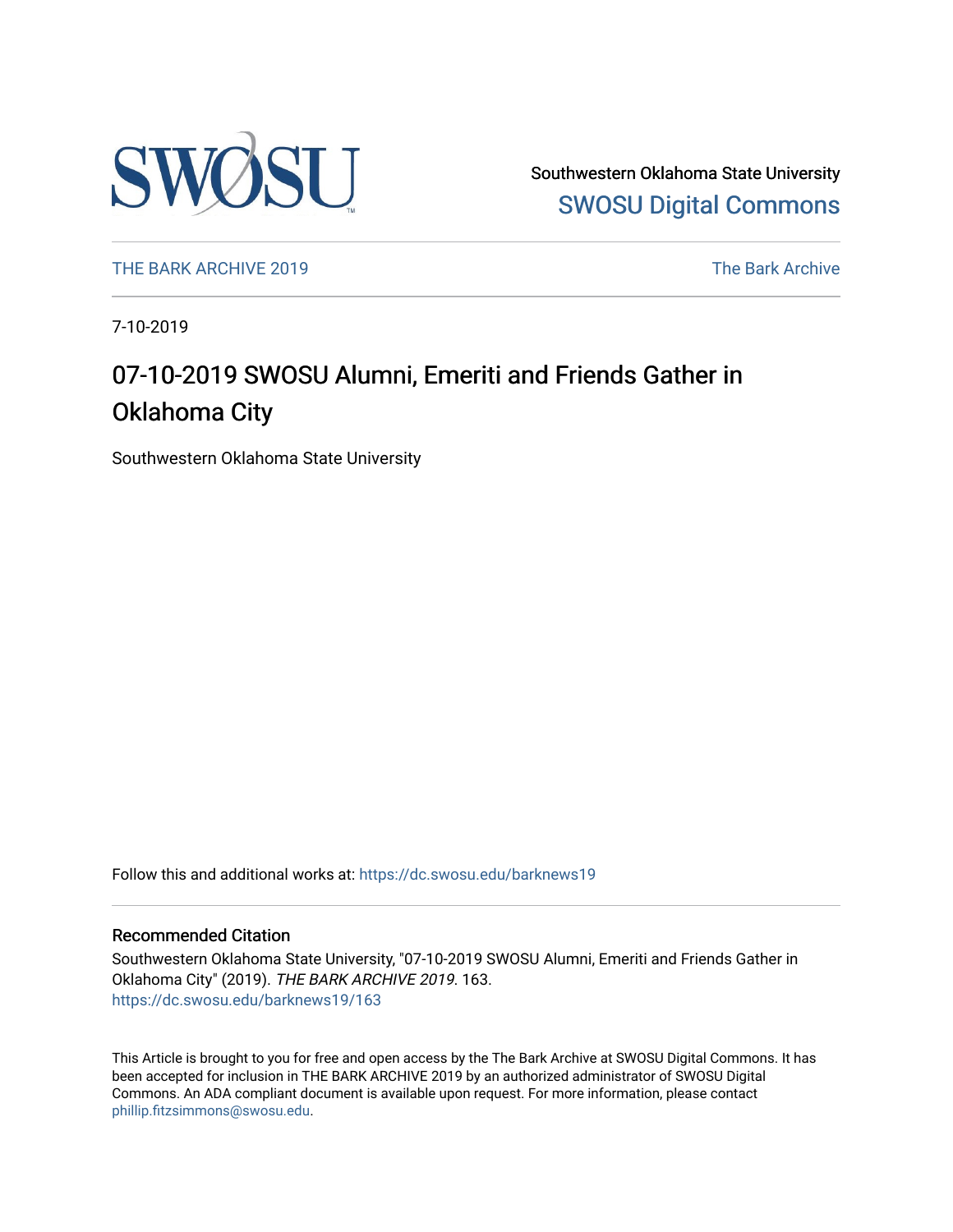

10 July, 2019

# **SWOSU Alumni, Emeriti and Friends Gather in Oklahoma City**



of the SWOSU 1901 Society gathered recently at the Jones Assembly in Oklahoma City at a reception generously hosted by SWOSU alumni Bronson & Ashley Schubert.

Alumni, emeriti and friends of Southwestern Oklahoma State University (SWOSU) with locations in Weatherford and Sayre gathered recently in Oklahoma City at a reception hosted by the SWOSU 1901 Society.

The SWOSU 1901 Society is a giving society of charitable donors who contribute to the university on a monthly basis. Society members contribute a minimum of \$19.01 per month and in turn receive membership in the SWOSU Alumni Association as well as invitations to exclusive Society events and gatherings.

The Oklahoma City reception for the SWOSU 1901 Society was held at the Jones Assembly and was generously sponsored by Bronson and Ashley Schubert (SWOSU Classes of 2010 and 2009, respectively).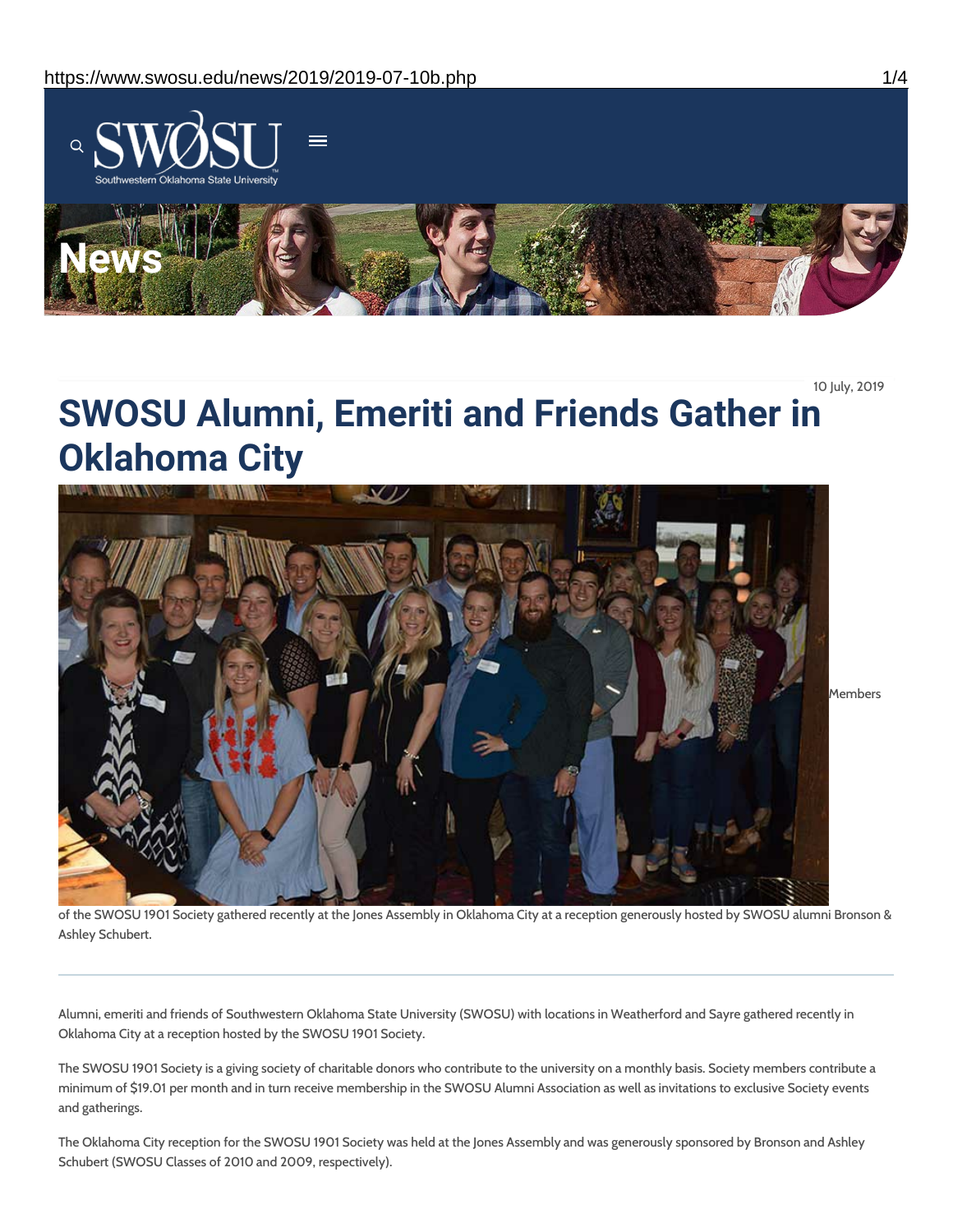#### https://www.swosu.edu/news/2019/2019-07-10b.php 2/4

The SWOSU 1901 Society is coordinated by the SWOSU Foundation, Inc. The Foundation was established in 1977 to promote philanthropy and distribute funds to support the activities and programs of SWOSU. Located on the Weatherford campus in the historic Burton House, the Foundation currently stewards over \$25 million in assets for the benefit of SWOSU with locations in Weatherford and Sayre.

For information on how to join the SWOSU 1901 Society, please call the SWOSU Office of Institutional Advancement or visit www.SWOSU1901Society.com.

| Academics                | D |
|--------------------------|---|
| Administration           | D |
| Alumni and Foundation    | D |
| Community                | D |
| Events                   | D |
| <b>Faculty and Staff</b> | D |
| Miscellaneous            | D |
| Sayre                    | D |
| <b>Students</b>          | D |
|                          |   |

# **Archive Links**  $2018$  $2019$ [2020](https://www.swosu.edu/news/2020/index.php)  $\blacksquare$ [Archive](https://dc.swosu.edu/bark/) **Archive Archive Archive Archive Archive** Archive Archive Archive Archive Archive Archive Archive Archive



Weatherford Campus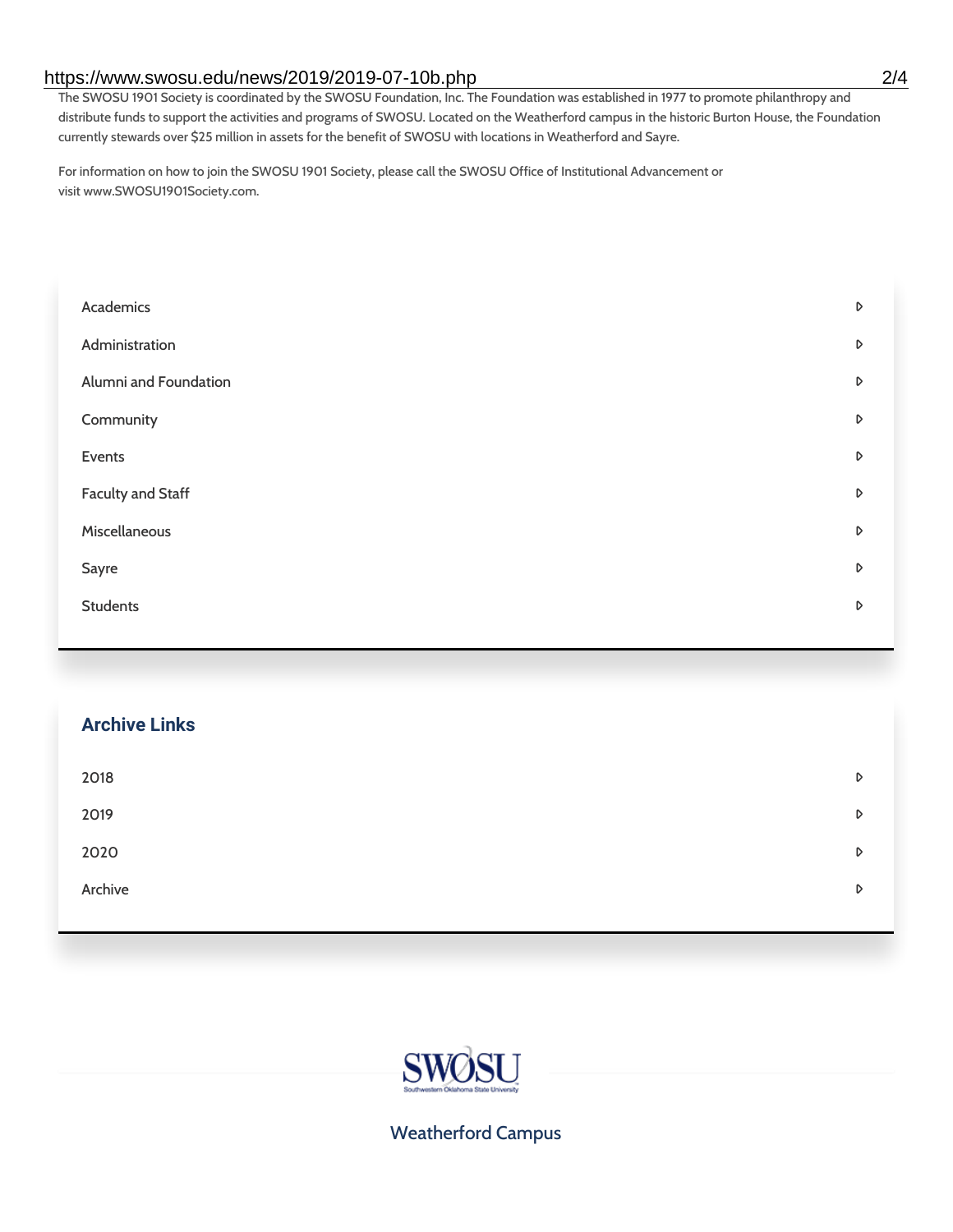100 Campus Drive Weatherford, OK 73096

### Sayre Campus

409 E Mississippi Ave Sayre, OK 73662

Connect to Us



Contact [Information](https://www.swosu.edu/about/contact.php) [University/Facility](https://www.swosu.edu/about/operating-hours.php) Hours [Campus](https://map.concept3d.com/?id=768#!ct/10964,10214,10213,10212,10205,10204,10203,10202,10136,10129,10128,0,31226,10130,10201,10641,0) Map Give to [SWOSU](https://standingfirmly.com/donate) Shop [SWOSU](https://shopswosu.merchorders.com/)



**[Directory](https://www.swosu.edu/directory/index.php)** 

[Calendar](https://eventpublisher.dudesolutions.com/swosu/)

[Apply](https://www.swosu.edu/admissions/apply-to-swosu.php)

[GoSWOSU](https://qlsso.quicklaunchsso.com/home/1267)

[Jobs@SWOSU](https://swosu.csod.com/ux/ats/careersite/1/home?c=swosu)

Current [Students](https://bulldog.swosu.edu/index.php)

[Faculty](https://bulldog.swosu.edu/faculty-staff/index.php) and Staff

**Enrollment Management** [580.774.3782](tel:5807743782)